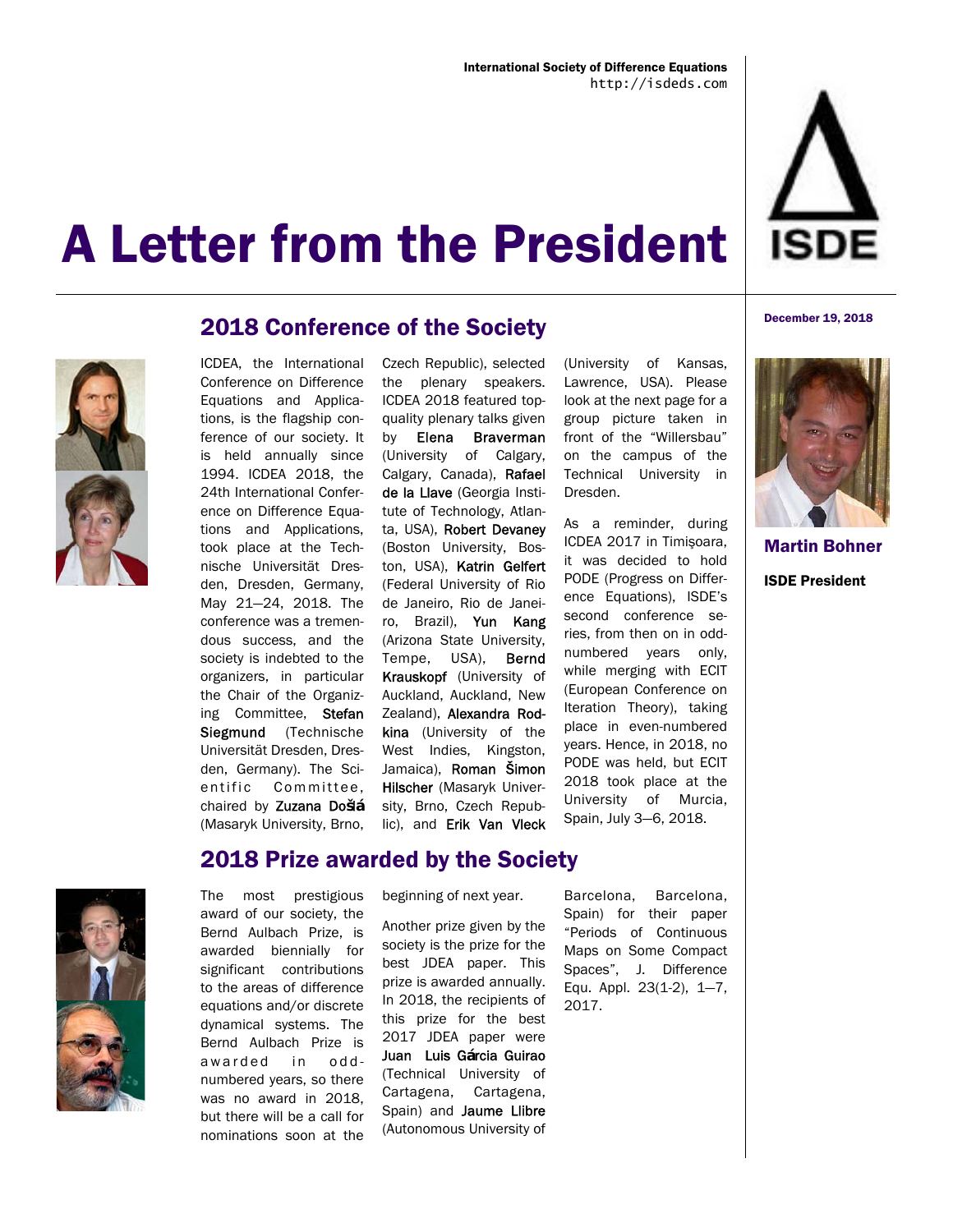





## ICDEA 2018 Dresden

Above: Group picture at Technische Universität

Left: During conference dinner at Bülow Palais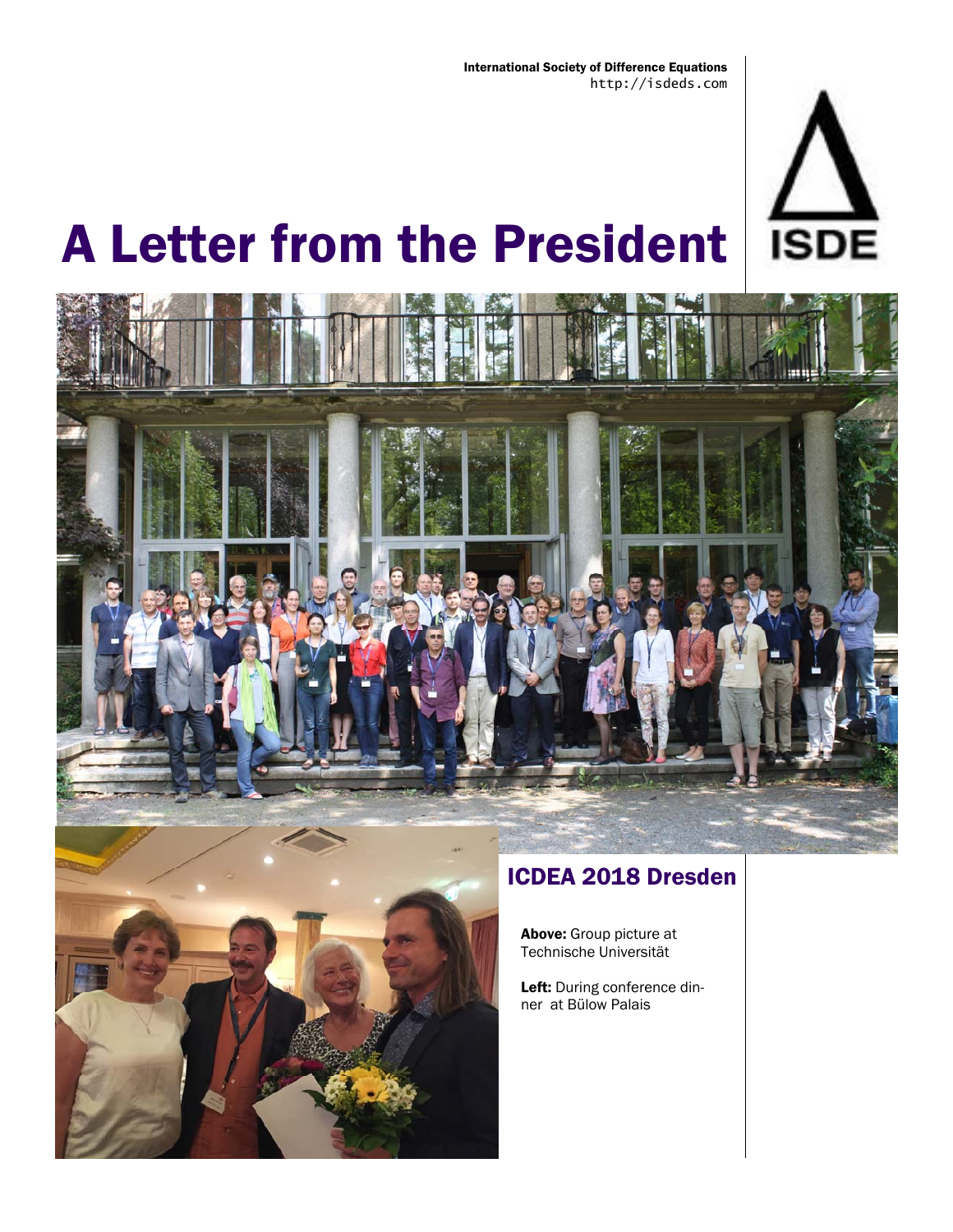



### Upcoming Conferences of the Society

ICDEA 2019, the 25th International Conference on Difference Equations and Applications, is just around the corner, so please mark your calendars to attend this exciting event at the University College London in London, UK, June 24— 28, 2019. The Chair of the Organizing Committee is Stephen Baigent, the 2017 recipient of the best JDEA paper prize. The conference website is www.ucl.ac.uk/ mathematicalphysical-sciences/ icdea-2019. During ICDEA 2019, the annual assembly of ISDE will be held, and the winners of the Bernd Aulbach Prize and the best JDEA paper prize will be announced. For more information on ICDEA 2019, please see later in this Newsletter.

PODE 2019 will be held at the Instituto Politécnico de Bragança in Bragança, Portugal, May 27—30, 2019. The Chair of the Organizing Committee is João Almeida, an ISDE member since 2007. The conference website www.pode2019.ibp.pt is not yet ready but will be available soon.

ICDEA 2020, the 26th International Conference of Difference Equations and Applications, will be held at the University of Sarajevo in Sarajevo, Bosnia—Herzegovina. The Chair of the Organzing Committee is Senada Kalabušić, an ISDE member since 2004.

ICDEA 2021, the 27th International Conference on Difference Equations and Applications, will be held at CentralSupélec in Gif-sur-Yvette, France. The Chair of the Organizing Committee is Sorin Olaru.

PODE 2021 will be held at Liepaja University in Liepaja, Latvia. The Chair of the Organizing Committee is Michael Radin, an ISDE member since 2007.

ICDEA 2022, the 28th International Conference of Difference Equations and Applications, will be held at Sorbonne University in Paris, France. The Chair of the Organizing Committee is Svetlin Georgiev.

Any ISDE member who wishes to organize an

upcoming ICDEA or PODE conference is cordially invited to submit a proposal to me or any of the members of the ISDE Board of Directors. Guidelines for preparing proposals for ICDEA conferences are available on the ISDE website at http://isdeds.com. As per a decision of the Board of Directors, contrary to the past, PODE conferences, being now held only biennially, now also require preparation of a proposal. Please refer to the society website for details.

I am looking forward to receiving your proposals for organizing these important conferences. Successful organizations will continue to demonstrate that the area of difference equations and its applications is an active and important area of research in mathematics.